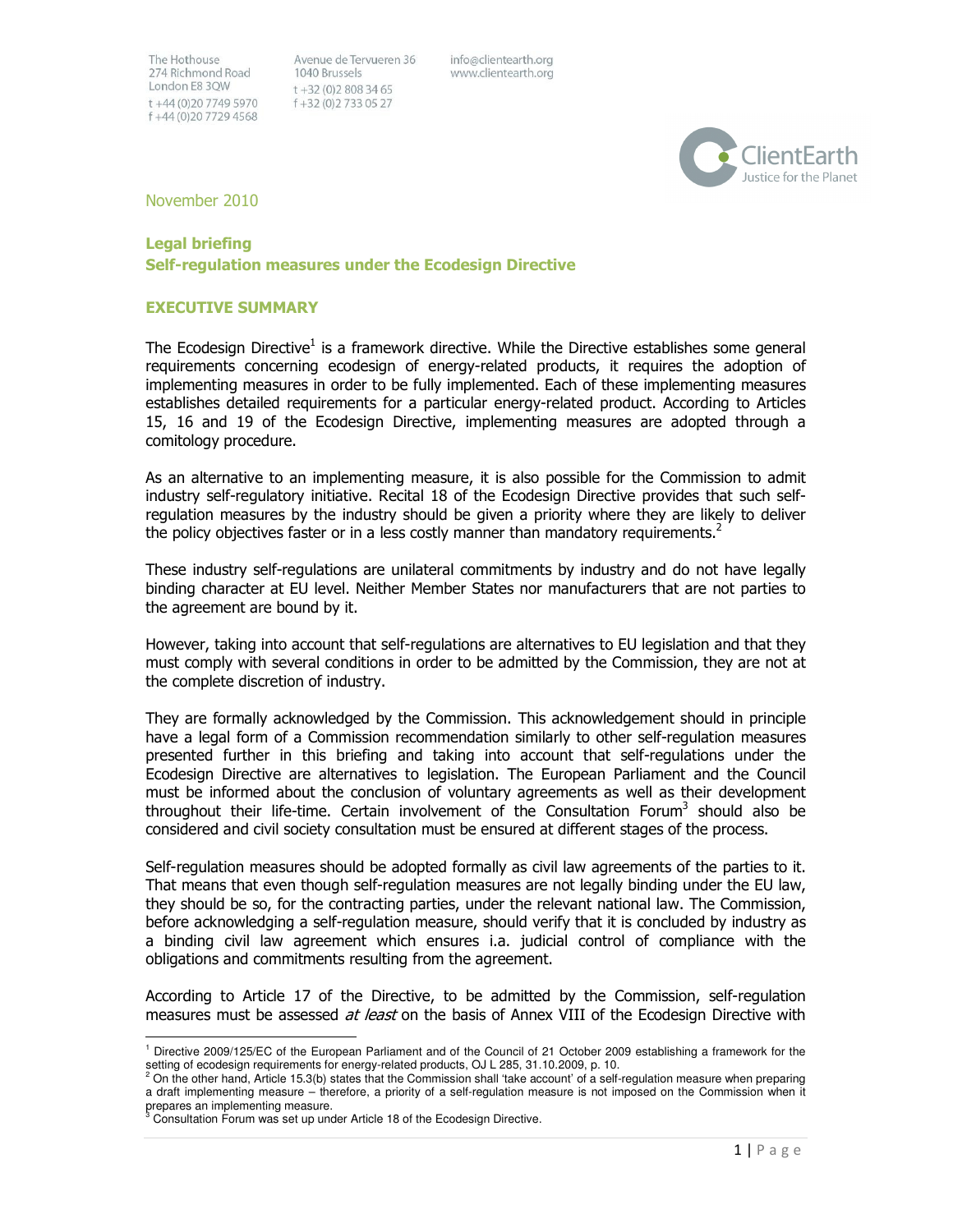l,

Avenue de Tervueren 36 1040 Brussels  $t + 32(0)28083465$ f+32 (0)2733 05 27

info@clientearth.org www.clientearth.org



regard to the following criteria: openness of participation, added value, representativeness, quantified and staged objectives, involvement of civil society, monitoring and reporting, cost effectiveness of administering a self-regulatory initiative, sustainability and incentive compatibility. These criteria are the same as the criteria for environmental agreements included in the Commission Communication on environmental agreements of 2002<sup>4</sup>. Based on the Annex VIII criteria, the following conclusions can be drawn:

- Representativeness: Representativeness means that the entire or almost the entire (meaning not less than 90%) product sector should be covered by a self-regulation, including not only EU manufacturers but also manufacturers from outside the EU, importers and authorized representatives. The representativeness issue also brings into discussion the compliance of a particular self-regulation measure with EU competition law and WTO rules, which is beyond the scope of this paper.
- Consultation with civil society: Involvement of civil society means that it must be consulted before a self-regulation is admitted by the Commission. Its comments must be taken into account. Civil society consultation must be also ensured at further stages of the process; in particular, in relation to monitoring and reporting.
- Administrative cost-effectiveness: Cost-effectiveness of administering a selfregulatory initiative by the Commission does not take away the Commission's responsibility to base its assessments on reliable and thorough data and information but rather means that part of work may be delegated to industry and/or to independent experts (while ensuring their objectivity); moreover, it must be stressed that the 2002 Commission Communication highlights importance of administrative cost-effectiveness especially in relation to the enforcement phase.
- Monitoring and reporting: If the objectives of a voluntary measure are not attained, the Commission may propose to adopt implementing measure which is legally binding at EU level. Therefore, the Commission has to ensure a constant assessment of such selfregulation measures based on data provided by industry and/or independent experts. This is possible through reporting and monitoring mechanisms linked to clear objectives, indicators and deadlines for their achievement as well as interim reports. Mid-term evaluation of the potential for additional improvements should also be envisaged. It is recommended that these elements are included in the Commission recommendations which admit self-regulations, as this was practiced in cases of some already existing industry voluntary agreements<sup>5</sup>.

The Commission must also assess whether a self-regulation measure will achieve the policy objectives more quickly and at the less expense than mandatory requirements.

All these assessments must be carried out ex-ante and be thorough enough and well documented to allow the Commission to decide whether an industry self-regulation can be admitted as an alternative to a legally binding implementing measure.

In fact the requirements of an ex-ante assessment of a self-regulation measure are not lower than those of the legally binding implementing measure.

<sup>4</sup> Communication from the Commission to the European Parliament, the Council, the Economic and Social Committee and the Committee of the Regions 'Environmental Agreements at Community Level Within the Framework of the Action Plan on the Simplification and Improvement of the Regulatory Environment', COM(2002)412 final, 17.7.2002.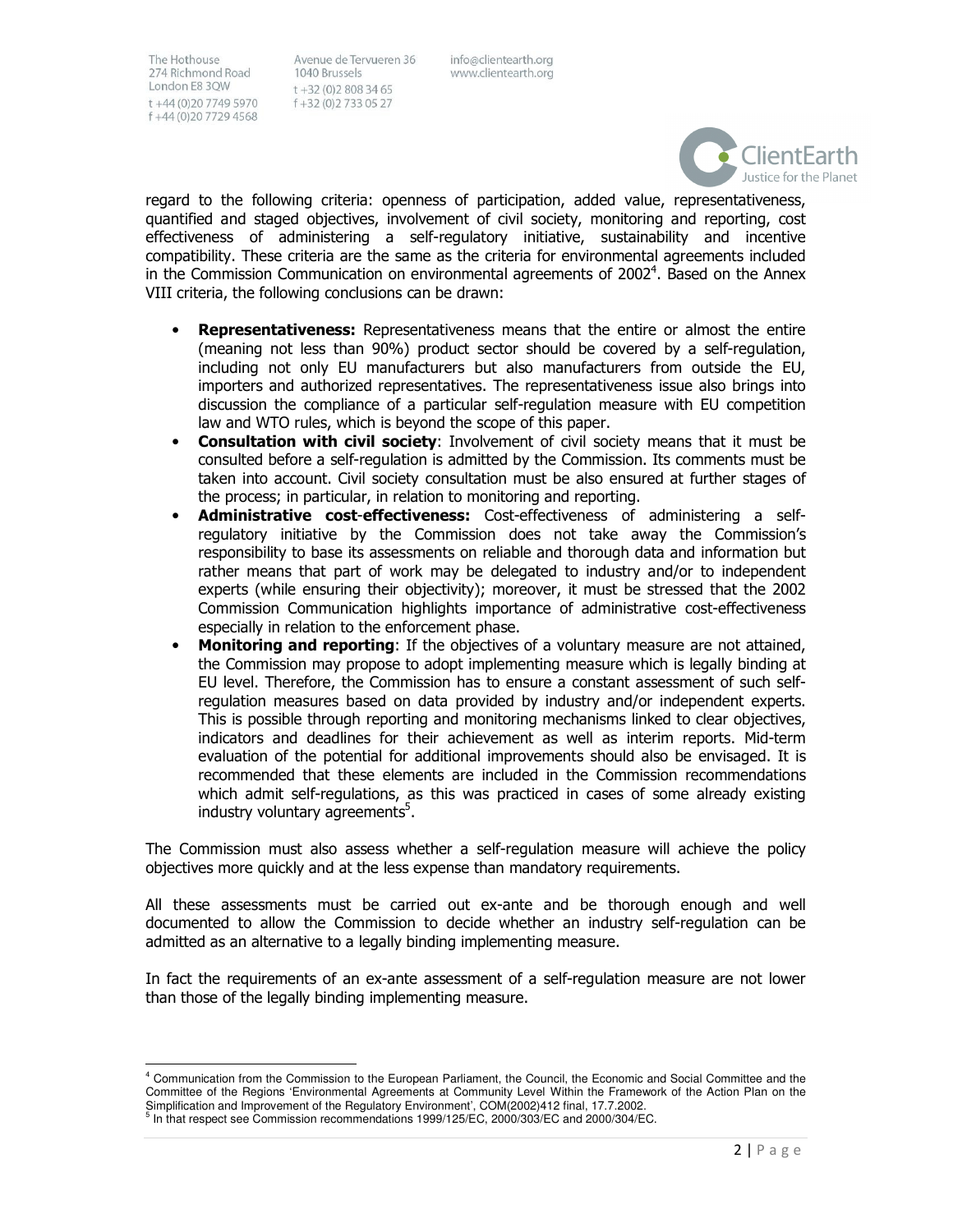Avenue de Tervueren 36 1040 Brussels  $t + 32(0)28083465$ f+32 (0) 2733 05 27

info@clientearth.org www.clientearth.org



In case the Commission does not exercise its right of legislative initiative to replace an industry self-regulation by an implementing act, the European Parliament or the Council may request the Commission to do so. If the request is not followed or the reasons for it are not convincing, the institution which made a request could envisage to bring a case to the Court of Justice of the European Union for failure to act (Article 265 of the Treaty on the Functioning of the European Union (TFEU)).

Taking into account the numerous examples of unsuccessful EU self-regulation measures, it is crucial that voluntary agreements under the Ecodesign Directive and EU acts acknowledging such agreements are concluded in a way which guarantees that the expected results will be achieved.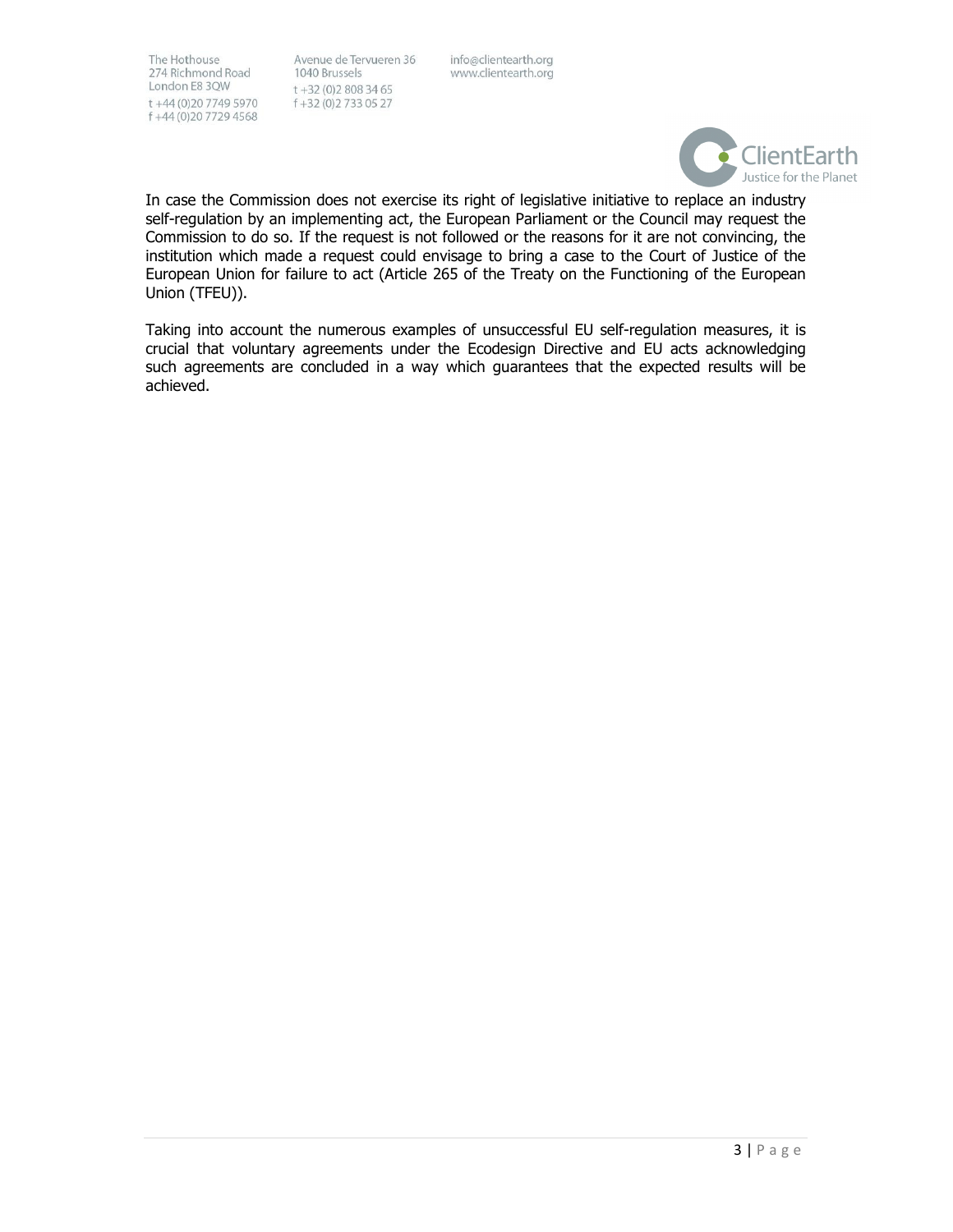Avenue de Tervueren 36 1040 Brussels  $t + 32(0)28083465$ f+32 (0)2733 05 27

info@clientearth.org www.clientearth.org



November 2010

#### Legal briefing

 $\overline{a}$ 

Self-regulation measures under the Ecodesign Directive

#### I. Introduction

The Ecodesign Directive<sup>6</sup> is a framework directive. While the Directive establishes some general requirements concerning ecodesign of energy-related products, it requires the adoption of implementing measures in order to be fully implemented. Each of these implementing measures establishes detailed requirements for a particular energy-related product<sup>7</sup>. According to Articles 15, 16 and 19 of the Ecodesign Directive, they are adopted through a comitology procedure.

However, according to the Ecodesign Directive, it is also possible for the Commission to admit industry self-regulatory initiative as an alternative to an implementing measure. As provided in recital 18 of the Ecodesign Directive, such self-regulation measures by the industry should be given a priority where they are likely to deliver the policy objectives faster or in a less costly manner than mandatory requirements.

These industry self-regulations are unilateral commitments by industry. However, taking into account that they are alternatives to legislation and that, in order to be admitted they must comply with several conditions, they are not at the complete discretion of industry.

This paper addresses questions of what the voluntary character of self-regulation measures under the Ecodesign Directive means in practice, to which extent self-regulations should be treated differently than legally binding implementing measures and what powers the Commission holds in relation to these industry agreements.

The assessment will be carried out in the light of the Ecodesign Directive but also of the 2002 Commission Communication on environmental agreements<sup>8</sup> (the 2002 Commission Communication), which is mentioned in recital 21 of the Ecodesign Directive as the guidance document for assessing self-regulation by industry under the Ecodesign Directive.

Occasionally, the assessment will also be based on the 1996 Commission Communication on environmental agreements (the 1996 Commission Communication).<sup>9</sup> The reason for this is that the 2002 Commission Communication refers in many places to its 1996 predecessor and interpretation provided there.

<sup>6</sup> Directive 2009/125/EC of the European Parliament and of the Council of 21 October 2009 establishing a framework for the setting of ecodesign requirements for energy-related products, OJ L 285, 31.10.2009, p. 10.

<sup>7</sup> Such implementing measures have been established for a number of products, e.g. circulators (Commission Regulation No 641/2009), electric motors (Commission Regulation No 640/2009), refrigerators and freezers (Commission Regulation No 643/2009).

<sup>&</sup>lt;sup>8</sup> Communication from the Commission to the European Parliament, the Council, the Economic and Social Committee and the Committee of the Regions 'Environmental Agreements at Community Level Within the Framework of the Action Plan on the Simplification and Improvement of the Regulatory Environment', COM(2002)412 final, 17.7.2002.<br>9 Communication, from the Commission to the Council and the European Barliament, on

Communication from the Commission to the Council and the European Parliament on Environmental Agreements; COM(96)561 final; 27.11.1996.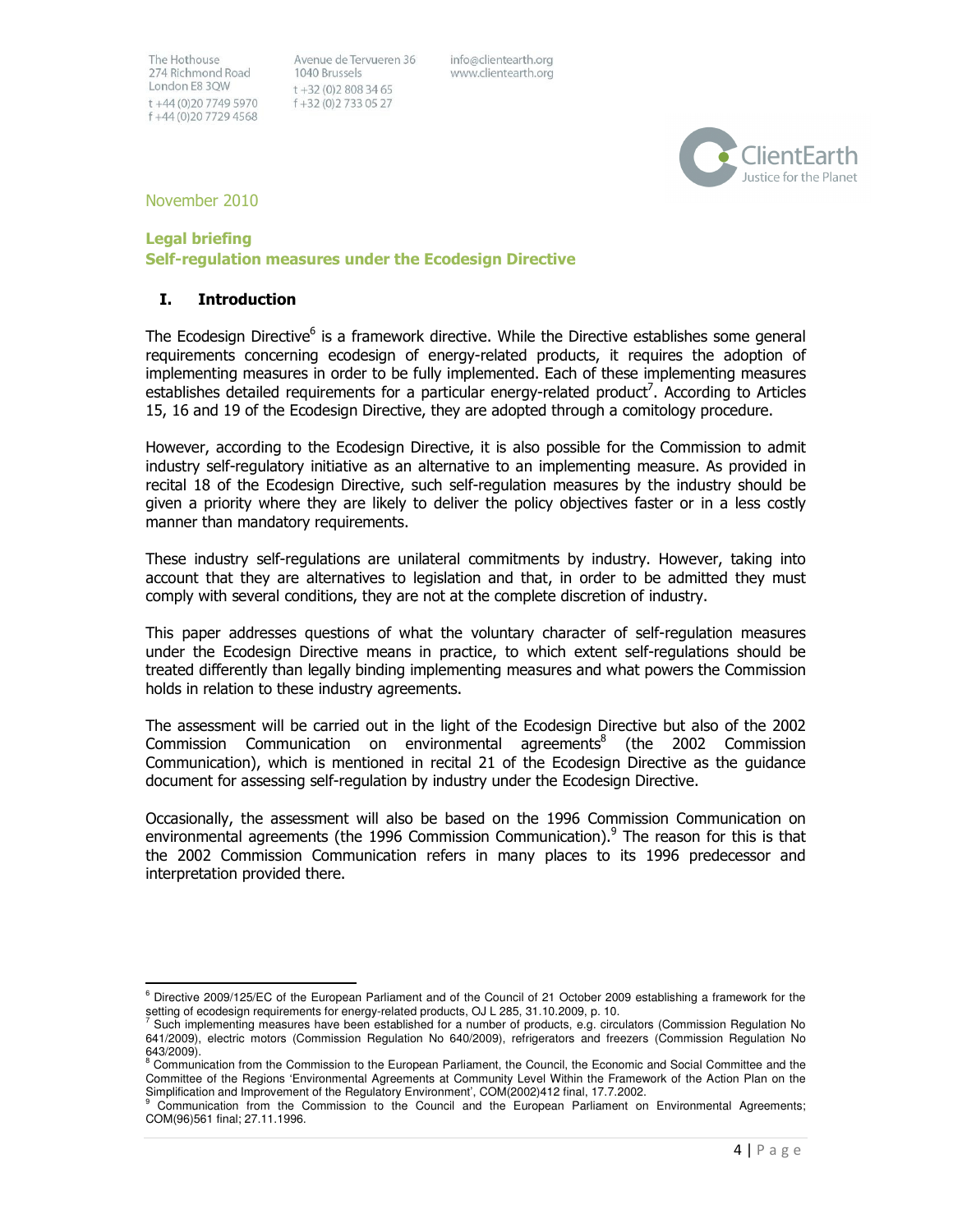1

Avenue de Tervueren 36 1040 Brussels  $t + 32(0)28083465$ f+32 (0)2733 05 27

info@clientearth.org www.clientearth.org



#### II. Voluntary character of industry self-regulation measures under the Ecodesign **Directive**

The industry self-regulations are described in recital 19 of the Ecodesign Directive as unilateral commitments by industry.

The 2002 Commission Communication on environmental agreements provides some further guidance on the legal status of self-regulation measures. This guidance applies also to measures under the Ecodesign Directive.

The Communication provides that self-regulation measures do not have legally binding effects at EU level and do not involve EU legislative acts. It also provides that they are not negotiated with the Commission but may be acknowledged by the Commission either by an exchange of letters, by a Commission Recommendation or by a Recommendation accompanied by a Parliament and Council Decision on monitoring the measure<sup>10</sup>.

Although the Commission only accepts the voluntary agreements, it acknowledges them by a non-binding act which may be published in the Official Journal. Similarly to other self-regulation measures presented further in this document and because self-regulation measures under the Ecodesign Directive are alternatives to legislation, it can be expected that the acknowledgement by the Commission will have a legal form of a Commission recommendation. The Commission can acknowledge self-regulation measures only when they comply with certain conditions provided in the Ecodesign Directive and the 2002 Commission Communication (see further in this document). It is for the industry to ensure compliance with these requirements. In other cases, a self-regulation cannot be accepted by the Commission as an alternative to a legally-binding implementing measure. This implies that even though the Commission does not formally negotiate voluntary agreements, it can in fact provide comments to a draft proposal of an industry self-regulation measure. This seems to be the case in practice.

Some examples of acknowledgements by the Commission of self-regulations were mentioned in the 2002 Commission Communication, namely Commission Recommendations 1999/125/EC $^{11}$ ,  $2000/303/EC^{12}$  and  $2000/304/EC^{13}$ . These recommendations acknowledged at the EU level some industry environmental agreements, namely agreements by the carmaker associations (respectively: European Automobile Manufacturers Association ACEA, the Korea Automobile Manufacturers Association KAMA and the Japan Automobile Manufacturers Association JAMA) on the reduction of carbon dioxide  $(CO<sub>2</sub>)$  emissions from passenger cars. The agreements were all adopted on the basis of the 1995 Community strategy to reduce  $CO<sub>2</sub>$  emissions from passenger cars and improve fuel economy<sup>14</sup>. This Community Strategy<sup>15</sup> explicitly proposed the conclusion of such agreements with the car industry. The agreements on the fuel consumption of new cars

 $10$  Self-regulation measures could possibly also be part of coregulation decided by the Community legislators. However, the self-regulation measures under the Ecodesign Directive do not correspond to the requirements of coregulation as described in the 2002 Commission Communication.

<sup>&</sup>lt;sup>11</sup> Commission Recommendation 1999/125/EC of 5 February 1999 on the reduction of CO2 emissions from passenger cars (notified under document number C(1999) 107); OJ L 40, 13.2.1999, p. 49.

<sup>12</sup> Commission Recommendation 2000/303/EC of 13 April 2000 on the reduction of CO2 emissions from passenger cars (KAMA) (notified under document number C(2000) 801); OJ L 100, 20.4.2000, p. 55.

<sup>13</sup> Commission Recommendation 2000/304/EC of 13 April 2000 on the reduction of CO2 emissions from passenger cars (JAMA) (notified under document number C(2000) 803); OJ L 100, 20.4.2000, p. 57.

<sup>14</sup> Communication from the Commission to the Council and the European Parliament – A Community strategy to reduce CO2 emissions from passenger cars and improve fuel economy; COM(95) 689 final, 20.12.1995.

<sup>15</sup> point 29 of the Community strategy to reduce CO2 emissions from passenger cars and improve fuel economy (see footnote 14)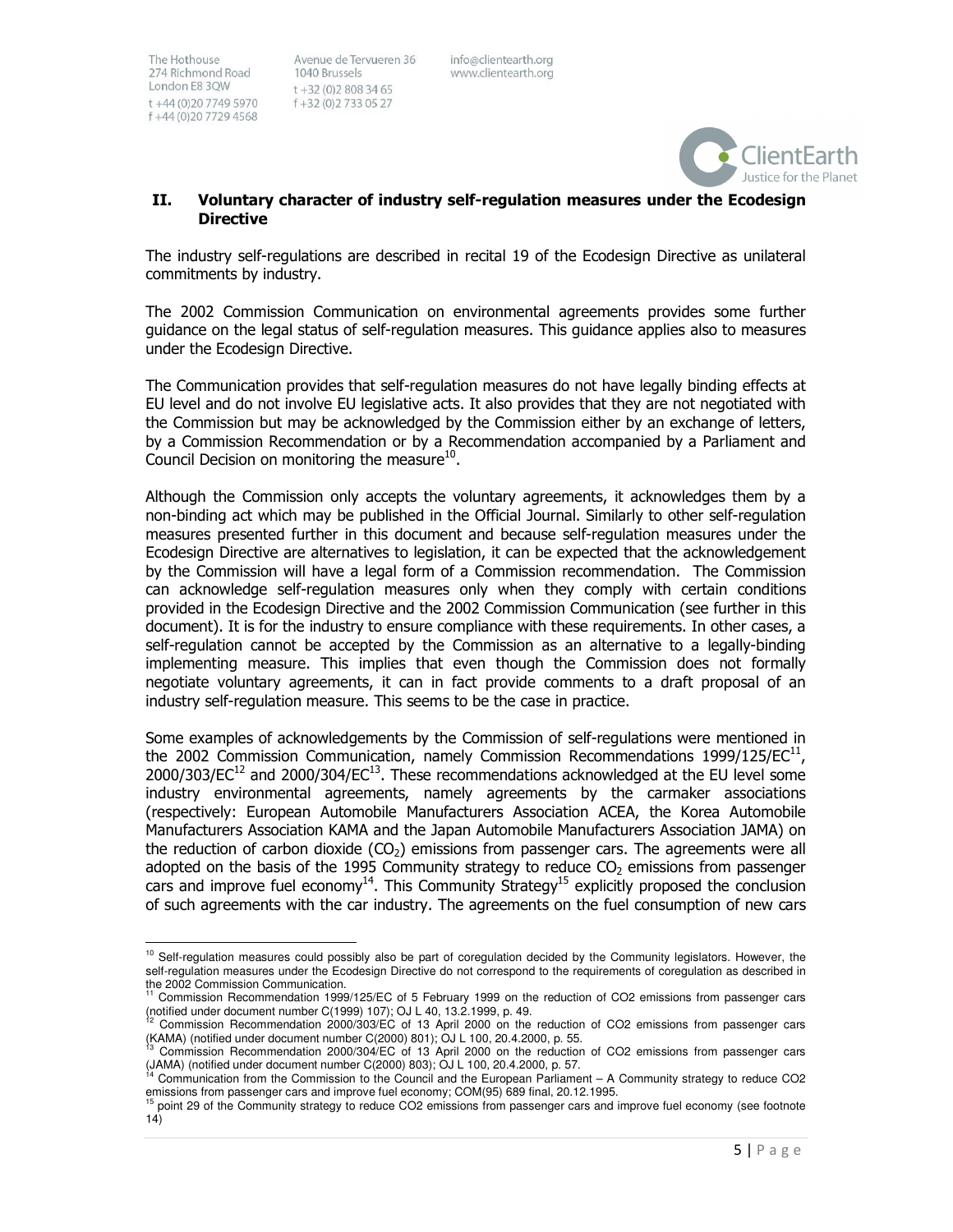l,

Avenue de Tervueren 36 1040 Brussels  $t + 32(0)28083465$ f +32 (0) 2 7 3 3 0 5 2 7

info@clientearth.org www.clientearth.org



were to include the commitment by vehicle manufacturers to gradually reduce the average  $CO<sub>2</sub>$ emissions of all new cars marketed in the EU over a fixed period of time in order to achieve a specific target. The Commission recommendations established this  $CO<sub>2</sub>$  emissions target at 140  $g/km$  CO<sub>2</sub> to be achieved by 2008 (for ACEA) or 2009 (for KAMA and JAMA). They also provided an intermediate  $CO<sub>2</sub>$  emissions target and requested a mid-term evaluation of the potential for additional fuel-efficiency improvements.

All these three agreements and corresponding Commission recommendations established clear final and intermediate targets as well as deadlines for their achievement.

They also described, as will be discussed further in this document, what Commission action should be taken in the case when the objectives of the self-regulation measure were not achieved and/or sufficient progress was not made.

These industry self-regulations on  $CO<sub>2</sub>$  reductions from passenger cars, similarly to future industry self-regulations under the Ecodesign Directive are not spontaneous initiatives of the industry but are proposed in the EU acts to be used as alternatives to legally binding legislation. Although the legal basis are different in the two cases (a communication from the Commission for the CO<sub>2</sub> reductions from passenger cars and a directive of the European Parliament and of the Council for ecodesign), the adoption of industry self-regulation measures is explicitly mentioned in each of them.

Another example of acknowledgement by the Commission of industry self-regulation is Commission Recommendation 2009/39/EC on the safe storage of mercury<sup>16</sup>. This recommendation has been based on the Community Strategy Concerning Mercury by the Commission<sup>17</sup>. In the Mercury Strategy the Commission expressed its plans to explore the scope for agreements with the industry on the storage of mercury from the chlor-alkali industry with the intended phase out of mercury exports by 2011.

However, already in 2008 the European Parliament and the Council had adopted Regulation N°  $1102/2008$  on the banning of exports and the safe storage of mercury.<sup>18</sup> The subsequent selfregulation is a complement to this regulation.

It is important to underline that the Commission is not the only EU institution involved in the process of self-regulations which are adopted by industry. According to the Interinstitutional Agreement on better law-making<sup>19</sup>, the European Parliament and the Council must also be informed about self-regulation initiatives<sup>20</sup>. This implies that these two institutions may also make comments on drafts or otherwise intervene in the process.

<sup>&</sup>lt;sup>16</sup> Commission Recommendation 2009/39/EC of 2 December 2008 on the safe storage of metallic mercury no longer used in the chlor-alkali industry ; notified under document number C(2008) 8422 ; OJ L 14, 20.1.2009, p.10.

Communication from the Commission to the Council and the European Parliament - Community Strategy Concerning Mercury COM(2005) 20 final, 28.1.2005; SEC(2005) 101.

<sup>18</sup> Regulation (EC) N° 1102/2008 of the European Parliament and of the Council of 22 October 2008 on the banning of exports of metallic mercury and certain mercury compounds and mixtures and the safe storage of metallic mercury; OJ L 304, 14.11.2008, p. 75.

<sup>19</sup> European Parliament, Council, Commission Interinstitutional Agreement on better law-making; 2003/C 321/01, 31.12.2003.

<sup>&</sup>lt;sup>20</sup> Point 23 of the IIA: Commission will notify the European Parliament and the Council of the self-regulation practices which it regards, on the one hand, as contributing to the attainment of the EC Treaty objectives and as being compatible with its provisions and, on the other, as being satisfactory in terms of the representativeness of the parties concerned, sectoral and geographical cover and the added value of the commitments given. It will, nonetheless, consider the possibility of putting forward a proposal for a legislative act, in particular at the request of the competent legislative authority or in the event of a failure to observe the above practices.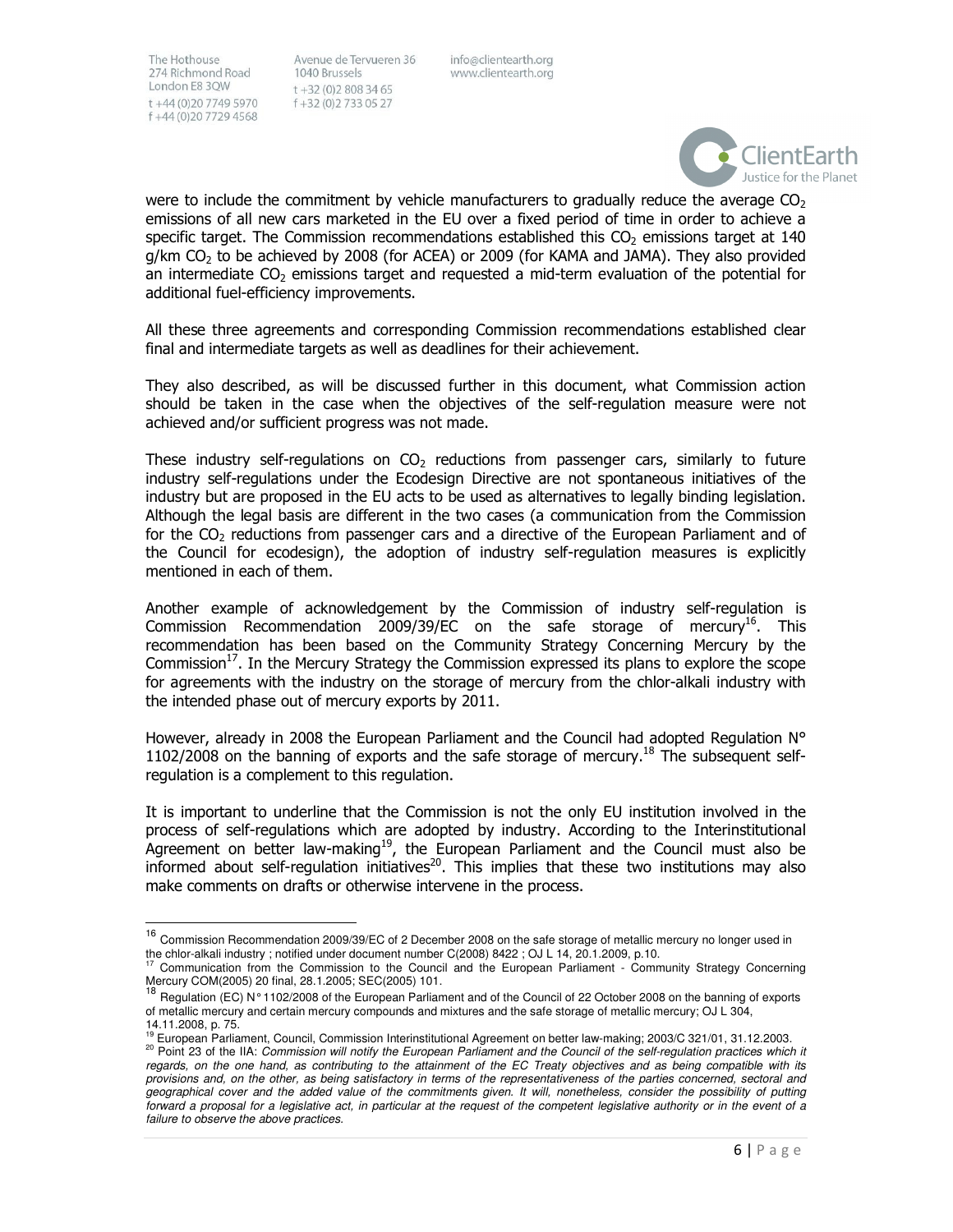Avenue de Tervueren 36 1040 Brussels  $t + 32(0)28083465$ f+32 (0)2733 05 27

info@clientearth.org www.clientearth.org



Moreover, because the Ecodesign Consultation Forum, which was set up under Article 18 of the Ecodesign Directive, is involved in the preparation and periodical amendment of the Working Plan setting out an indicative list of product groups considered as priorities for the adoption of implementing measures<sup>21</sup>, it can be considered that the Consultation Forum could also be involved in any decision on replacement of a binding implementing measure by a self-regulation, even if this is not explicitly mentioned in the Ecodesign Directive.

Taking into account the legal status of the above-mentioned already existing self-regulation measures, guidance provided by the 2002 Commission Communication on environmental agreements and the provisions of the Ecodesign Directive, there is no doubt that voluntary agreements and other self-regulation measures do not have legally binding character at EU level. Indeed, legally binding measures can only be adopted by public authorities. A self-regulation by industry is a measure which is adopted by industry. The fact that there is some form of 'acknowledgement' by the Commission does not change the nature of the measure.

The non-legally binding character has various consequences. One of them is that, in principle, EU Member States may adopt measures which are different from those contained in the selfregulation measure. It is true that point 9 of Annex VIII of the Ecodesign Directive mentions that there should be compatibility between an industry self-regulation measure and other factors and incentives such as market pressure, taxes and legislation at national level. However, this does not constitute an obligation imposed on an EU Member State; rather it is a requirement to be respected by the industry and assessed by the Commission when it considers whether a selfregulation measure could be an alternative to a legally binding implementing act.

Member States which wish to legislate in an area that is covered by self-regulation measures by industry, would need to notify any relevant national measure to the Commission according to Article 8 of the Directive 98/34/EC on the provision of information in the field of technical standards and regulations<sup>22</sup>. Such notification is required, but is also sufficient for a Member State to comply with a requirement of sincere cooperation between the Union and the Member States, which is established in Article 4.3 of the Treaty on European Union (TEU).<sup>23</sup>

Self-regulation measures should be adopted formally as civil law agreements of the parties to it. A civil law agreement involves that it is binding on parties to the agreement under the relevant national civil law. This can be deducted from the Communication's requirement that a selfregulation measure has a binding form<sup>24</sup> and that the judicial control of compliance with the obligations and commitments resulting from such an agreement is ensured at national and, in accordance with the Treaty on the Functioning of the European Union, at EU level<sup>25</sup>. Moreover, the 2002 Commission Communication also mentions that "*the identification of individual and* 

<sup>1</sup> <sup>21</sup> See Article 16 of the Ecodesign Directive.

 $22$  Directive 98/34/EC of the European Parliament and of the Council of 22 June 1998 laying down a procedure for the provision of information in the field of technical standards and regulations and of rules on Information Society services; OJ L 24, 21.7.1998, p. 37, as amended.<br><sup>23</sup> Article 4.3 TEU:

<sup>&#</sup>x27;Pursuant to the principle of sincere cooperation, the Union and the Member States shall, in full mutual respect, assist each other in carrying out tasks which flow from the Treaties.

The Member States shall take any appropriate measure, general or particular, to ensure fulfilment of the obligations arising out of the Treaties or resulting from the acts of the institutions of the Union.

The Member States shall facilitate the achievement of the Union's tasks and refrain from any measure which could jeopardise the attainment of the Union's objectives.'

Point 6 of the 2002 Commission Communication on Environmental Agreements (see footnote 4)

 $25$  Point 5 of the 2002 Commission communication on Environmental Agreements (see footnote 4)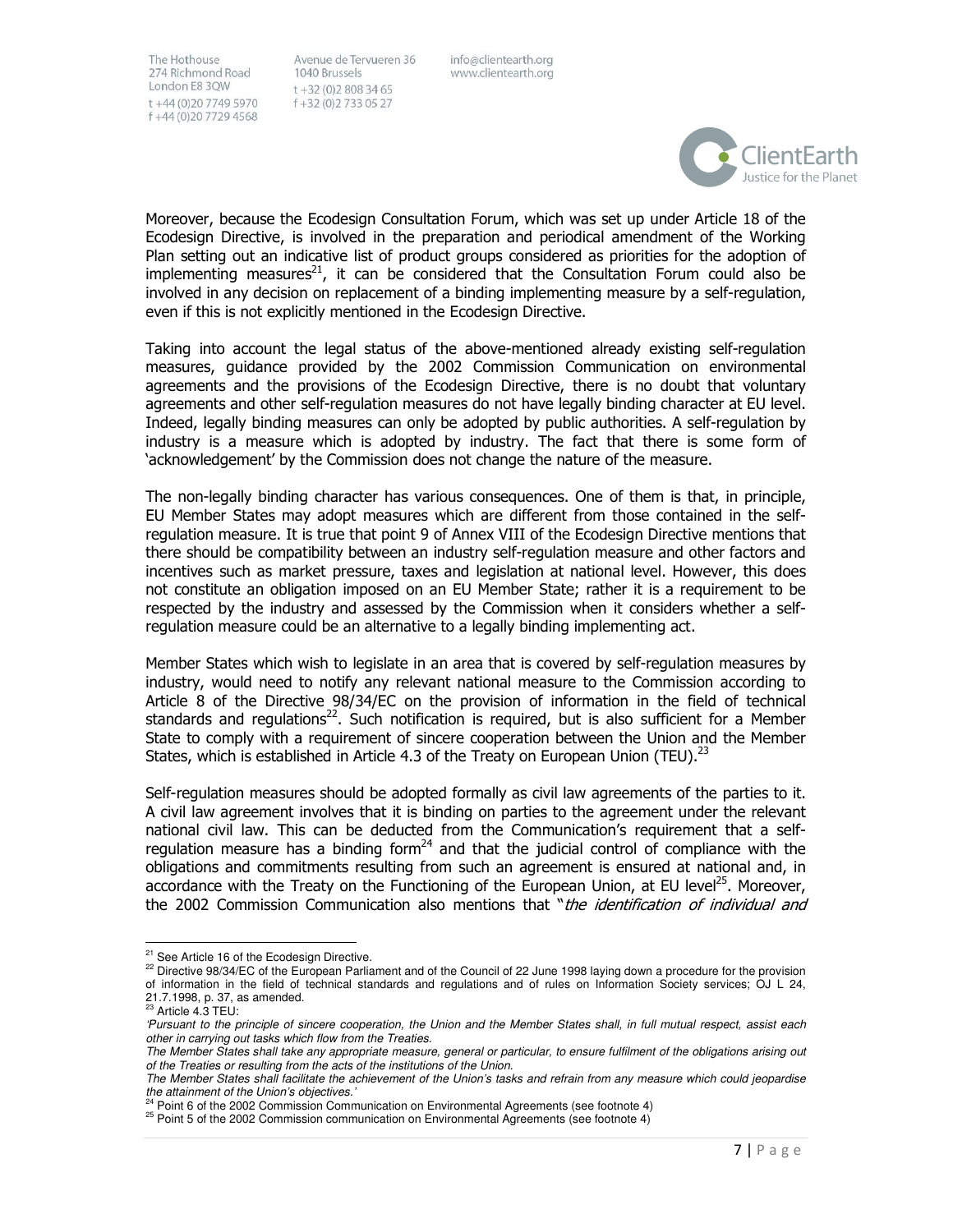Avenue de Tervueren 36 1040 Brussels  $t + 32(0)28083465$ f+32 (0)2733 05 27

info@clientearth.org www.clientearth.org



collective responsibilities [in the agreement] should also be ensured in order to allow for any sanctions which may be necessary"<sup>26</sup>.

That means that even though self-regulation measures are not legally binding under EU law, they should be binding on the parties of the agreement under the relevant national law.

The Commission, before an official acknowledgement of an industry self-regulation measure, should verify that a civil law agreement establishing a self-regulation measure complies with the above-mentioned requirements of the 2002 Commission Communication. In other case, the selfregulation should not be admitted as an alternative to a legally-binding implementing measure as not complying with formal requirements.

To provide a full picture of self-regulations, mention should also be made of the End-of-life Vehicles Directive<sup>27</sup>, the WEEE Directive<sup>28</sup> and the Batteries and Accumulators Directive<sup>29</sup>. They all provide for voluntary agreements between the competent authorities and economic operators concerned to be used as means of national transposition of some specific, individually enumerated Articles. Such voluntary agreements at national level shall meet some further requirements (be enforceable, specify objectives with the corresponding deadlines and be published in the national official journal or an official document equally accessible to the public and transmitted to the Commission; the results achieved must be monitored regularly, reported to the competent authorities and the Commission and made available to the public under the conditions set out in the agreement; the competent authorities shall ensure that the progress made under such agreements is examined). These national self-regulations transposing EU legislation are not the subject of this paper and will not be discussed further.

#### III. Conditions to respect when adopting and implementing self-regulation measures under the Ecodesign Directive

The industry self-regulations are described in the Ecodesign Directive as unilateral commitments by industry. However, as mentioned above, even though they are unilaterally adopted by industry, they have to comply with certain requirements, in order to be able to serve as an alternative to implementing legislation. This is only consequent, when one realises that the legislator agrees to them under the condition that, as stated in Article 15.3(b) of the Ecodesign Directive, they are expected to achieve the policy objectives more quickly or at lesser expense than mandatory requirements.

# 1. Ex-ante assessment on the basis of Annex VIII of the Ecodesign Directive

First, according to Article 17 of the Ecodesign Directive, self-regulation measures must be assessed at least on the basis of Annex VIII of the Ecodesign Directive, in order to be admitted by the Commission.

The criteria of Annex VIII of the Ecodesign Directive are the following: openness of participation, added value, representativeness, quantified and staged objectives, involvement of civil society,

l, <sup>26</sup> Idem.

<sup>&</sup>lt;sup>27</sup> Directive 2000/53/EC of the European Parliament and of the Council of 18 September 2000 on end-of life vehicles; OJ L 269, 21.10.2000, p.34, as amended.

<sup>28</sup> Directive 2002/96/EC of the European Parliament and of the Council of 27 January 2003on waste electrical and electronic equipment (WEEE); OJ L 37, 13.2.2003, p. 24, as amended.

<sup>29</sup> Directive 2006/66/EC of the European Parliament and of the Council of 6 September 2006 on batteries and accumulators and waste batteries and accumulators and repealing Directive 91/157/EEC; OJ L 266, 26.9.2006, p. 1, as amended.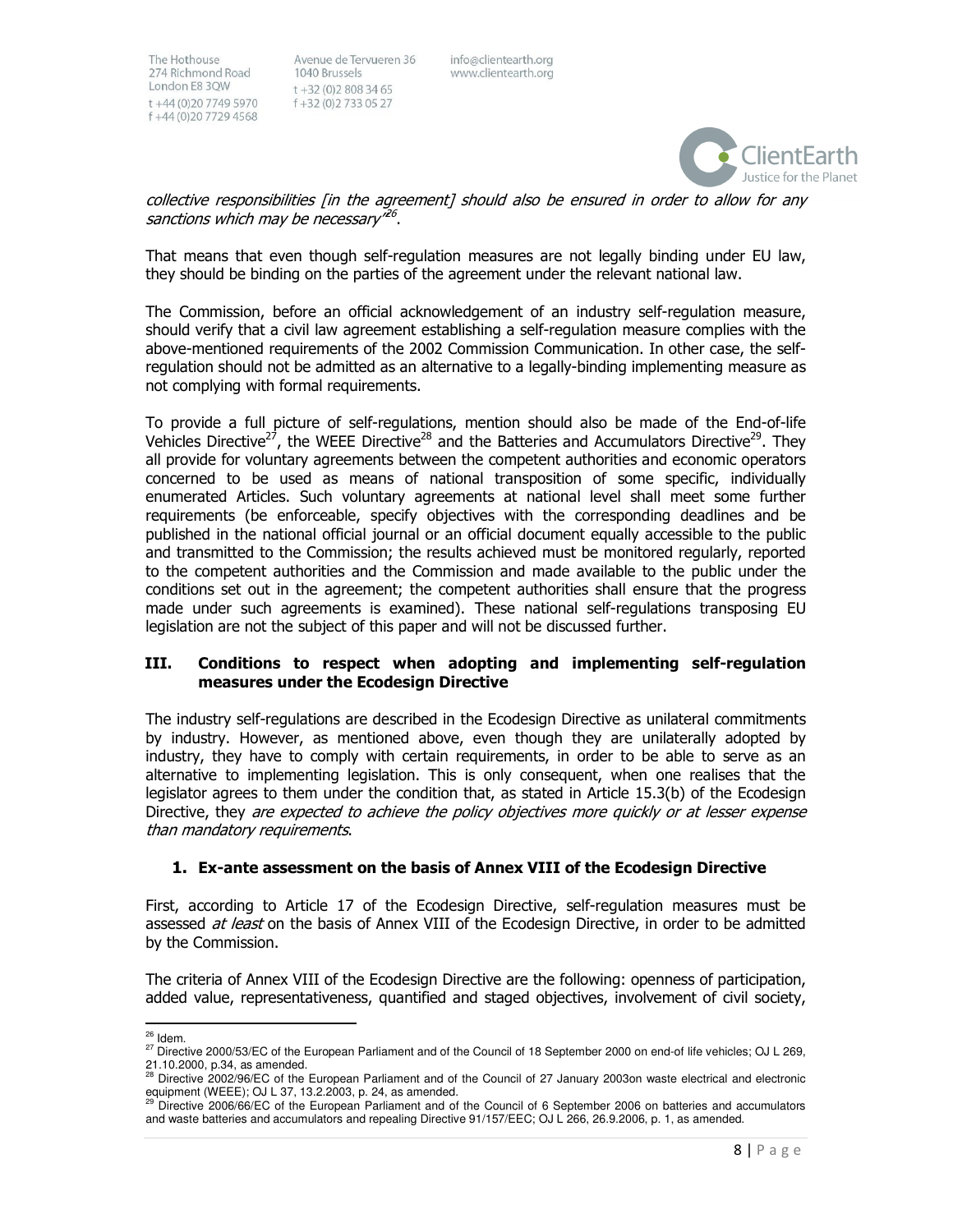Avenue de Tervueren 36 1040 Brussels  $t + 32(0)28083465$ f+32 (0)2733 05 27

info@clientearth.org www.clientearth.org



monitoring and reporting, cost effectiveness of administering a self-regulatory initiative, sustainability and incentive compatibility. These criteria are the same as the criteria for environmental agreements included in the above-mentioned 2002 Commission Communication<sup>30</sup>.

As stated in Annex VIII to the Ecodesign Directive, its criteria have to be assessed in order to evaluate the admissibility of self-regulatory initiatives; this has as a consequence that this assessment must take place before the admission decision is taken.

It is important to underline that the criteria of Annex VIII are not exhaustive. This results from the above-quoted Article 17 (self-regulations are to be assessed 'at least' on their basis) and from the text of Annex VIII which states that the list it includes is a "non-exhaustive list of indicative criteria which may be used to evaluate the admissibility of self-regulatory initiatives as an alternative to an implementing measure".

Even though the Ecodesign Directive does not clearly specify who should carry out the Annex VIII criteria assessment, it is logical to assume that the industry has to use these criteria when preparing a self-regulation and then the Commission will use them when deciding whether a self-regulation can be admitted as an alternative to an implementing measure.

A closer look will be taken here at some elements of Annex VIII assessment elements, namely representativeness, openness of participation, involvement of civil society and cost-effectiveness of administering a self-regulatory initiative. Some other elements, i.e. added value, monitoring and reporting and quantified and staged objectives, are discussed further in this document.

# A. Representativeness and openness of participation

Both the Ecodesign Directive and the 2002 Commission Communication state clearly that the participants to a self-regulatory action must represent a large majority of the relevant economic sector, with as few exceptions as possible.

That is consistent with the objective of self-regulations which shall replace implementing measures that otherwise would be adopted under the TFEU $^{31}$  legal basis for internal market measures. These legal bases provide for the total harmonization of the relevant sector. Therefore, when an implementation measure is adopted for a particular product group, any derogation to the common EU rules is considered very exceptional and requires special assessment and approval by the Commission.

It is only consequent that the same approach should be applied in case of industry selfregulation measures. As they are replacing legislation, they should comply with at least certain requirements applicable to this legislation which result directly from the Treaty.

It can be deducted from the above that the self-regulation should ideally represent 100% of the industry and products it regulates. If in practice this is impossible to achieve and/or to verify, these figures could be a bit lower but still as close as possible to 100% (meaning not less than 90%).

1 <sup>30</sup> See footnote 4.

<sup>&</sup>lt;sup>31</sup> Treaty on the Functioning of the European Union.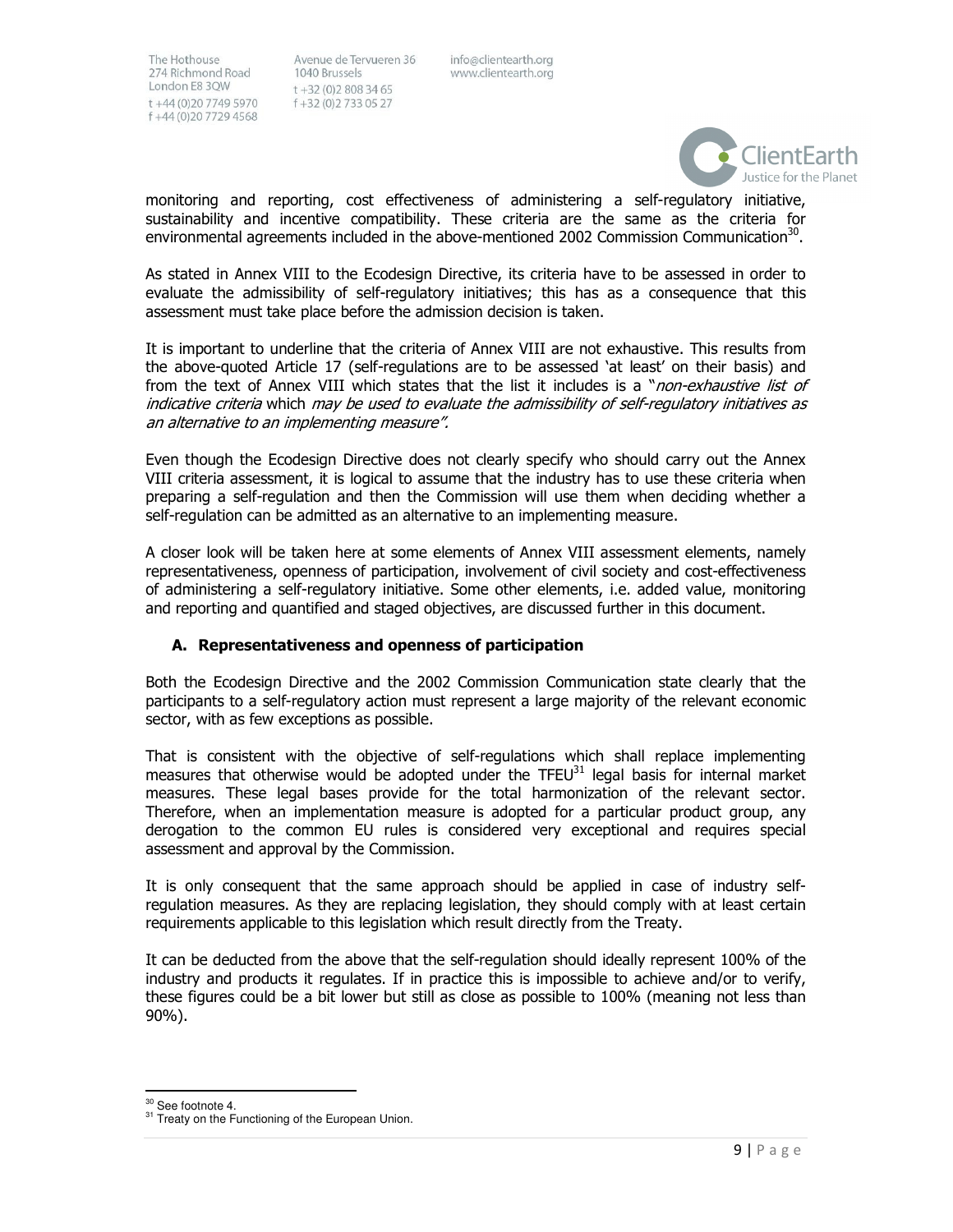Avenue de Tervueren 36 1040 Brussels  $t + 32(0)28083465$ f +32 (0) 2 7 3 3 0 5 2 7

info@clientearth.org www.clientearth.org



This representation shall also include third country operators, importers and authorised representatives.

Article 4 of the Ecodesign Directive imposes certain obligations on importers, namely to ensure that the product placed on the market and/or put into service complies with the Directive (and the applicable implementing measure) and to keep and make available the EU declaration of conformity and the technical documentation.

Obviously, as industry self-regulation measure applies only to the parties to the agreement and only to the extent that was agreed by the parties to such an agreement, the above requirements of Article 4 would not apply to importers of products covered by self-regulation unless these importers decide to participate in the agreement. Therefore, the importers could and should be encouraged to become a party to a self-regulation and be taken into account when assessing its representativeness.

As to the authorised representatives, it seems that, according to the Ecodesign Directive (in particular, see Article 4 of the Ecodesign Directive), they are assimilated to the manufacturers and therefore, the same rules apply to them.

The representativeness requirement may be difficult to comply with when there are hundreds or thousands manufacturers, importers and authorised representatives of a particular product group. In the case of above-mentioned self-regulations on the reduction of  $CO<sub>2</sub>$  emissions from passenger cars, the voluntary agreements were concluded by the car associations, each representing its members, i.e. particular car manufacturers; overall there were less than 25 car manufacturers involved. However, the representativeness of a producer or trade association may change at any time as there is always a risk that some manufacturers step out of the association.

Discussions on representativeness lead to another issue, namely the compliance with the EU competition law and WTO rules. This issue will not be discussed here in any detail but shall be mentioned as an important element of an ex-ante assessment of a self-regulation. It is possible that, if voluntary self-regulation is not designed correctly, manufacturers who do not participate in the self-regulation bring accusations of being excluded from the EU market in breach of the EU and international competition rules.

# B. Involvement of civil society

l,

Both the Ecodesign Directive and the 2002 Commission Communication state that self-regulation measures should not only be publicized but also that stakeholders should be invited to comment on them. In that respect the Commission provides that "all stakeholders – industry, environmental NGOs and civil society in a broad sense – should be informed of – and have the possibility to comment on – an environmental agreement".<sup>32</sup> Accordingly, consultation with stakeholders on industry self-regulation is obligatory, if, at the later stage, this self-regulation measure is to be admitted as an alternative to legislation.

The possibility for stakeholders to comment on a self-regulation measure logically involves that the consultation should take place before the measure is finalized and admitted by the Commission. In other case any commenting would simply not make sense.

 $32$  Point 6.iv. of the 2002 Commission Communication on Environmental Agreements (see footnote 4)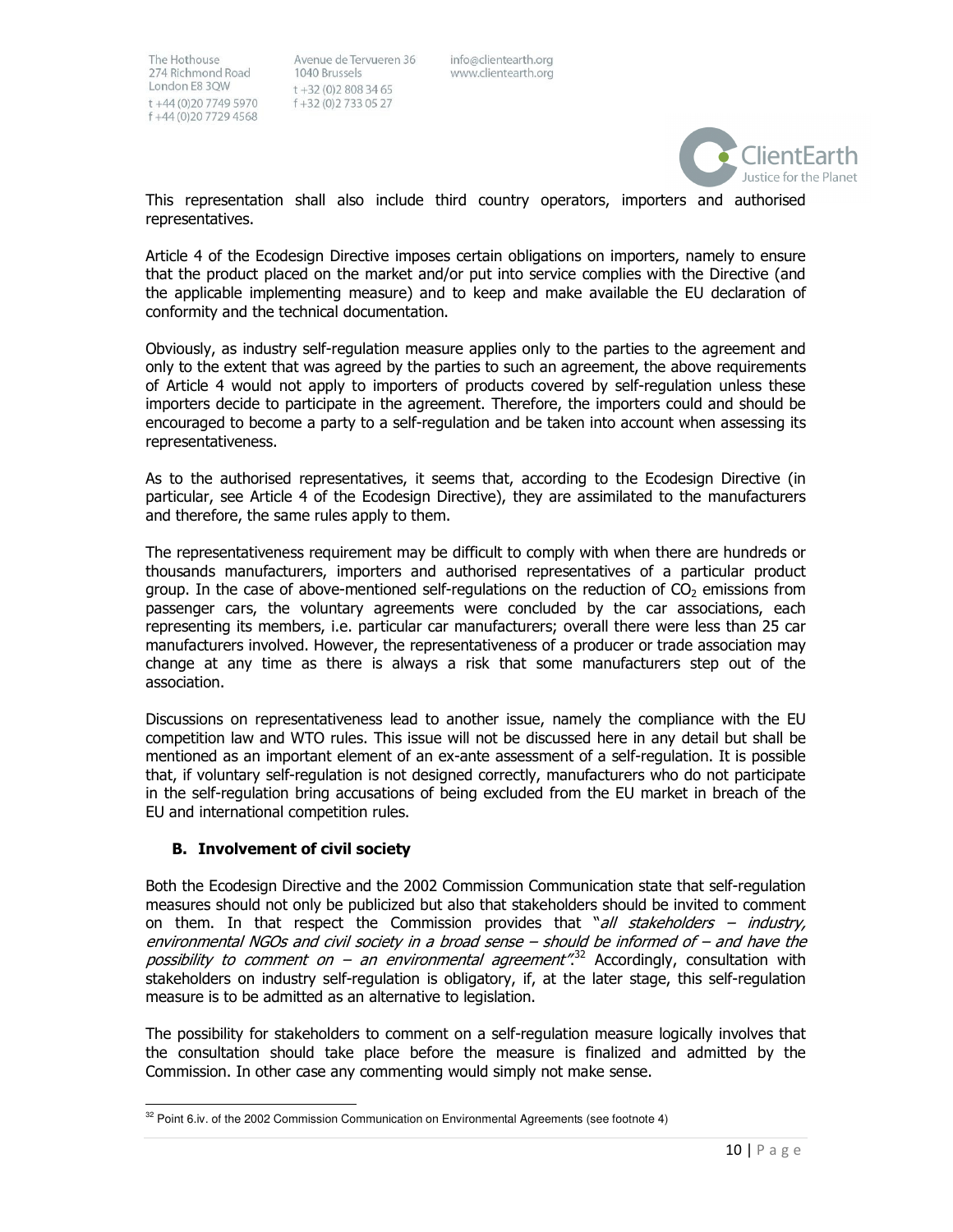Avenue de Tervueren 36 1040 Brussels  $t + 32(0)28083465$ f+32 (0)2733 05 27

info@clientearth.org www.clientearth.org



Further arguments confirming this position can be deducted from the White Paper on European Governance<sup>33</sup> (the White Paper) and the Commission Communication on minimum standards for consultations<sup>34-35</sup>

The Commission Communication on minimum standards for consultations provides that the Commission, when adopting Commission official documents, weighs up the pros and cons put forward in a consultation process and on the basis of that assessment adopts a final position, which it believes is in the EU interest.

It could be expected that the same weighing up is carried out by the Commission in relation to self-regulations and that both industry and the Commission should carry out the consultation process and then take into account the comments submitted by stakeholders.

Moreover, according to the Communication on minimum standards for consultation, the feedback on stakeholders' comments on the Commission official documents, is to be included in the Commission documents, e.g. in explanatory memoranda accompanying legislative proposals. In case of self-regulations such feedback could be included in the self-regulation agreement and relevant Commission recommendations.

As discussed later in this document, involvement of civil society is also crucial in the process of reporting and monitoring of a self-regulation measure.

# C. Cost-effectiveness of administering a self-regulatory initiative

The Ecodesign Directive provides little detail on cost-effectiveness of administering a selfregulatory initiative. In particular it does not specify to whom it applies. However, useful interpretation is provided by the 2002 Commission Communication. The Communication makes it clear that the cost-effectiveness of administration in this context should be understood as the comparative administrative costs for the EU institutions. In particular, the EU costs of administering should not be particularly significant when it comes to monitoring and compliance assessment in the enforcement phase.

The concept of cost-effectiveness of agreements for industry, as described in the 1996 and 2002 Commission Communications is in fact not related to costs of administering a self-regulation measure by industry. It should be interpreted as a requirement to ensure greater freedom for business on how to reach environmental objectives and provide room for creative tailor-made solutions.

This implies that part of the preparatory work for a self-regulation measure, including necessary studies, could be carried out by industry or by independent experts contracted by the Commission. The necessary condition would be to take measures ensuring the objectivity of such studies. Independent expertise could also be envisaged in case of doubts or disagreement on the results of an industry study.

l,  $33$  'European Governance – a White Paper', COM(2001)428 final; 25.7.2001.

<sup>34</sup> Communication from the Commission 'Towards a reinforced culture of consultation and dialogue – General principles and minimum standards for consultation of interested parties by the Commission'; COM(2002) 704 final; 11.12.2002.

They serve here for further guidance for the following reasons: the Commission Communication on Environmental Agreements refers directly to the White Paper, while the Commission Communication on minimum standards for consultation is directly based on and resulting from this White Paper.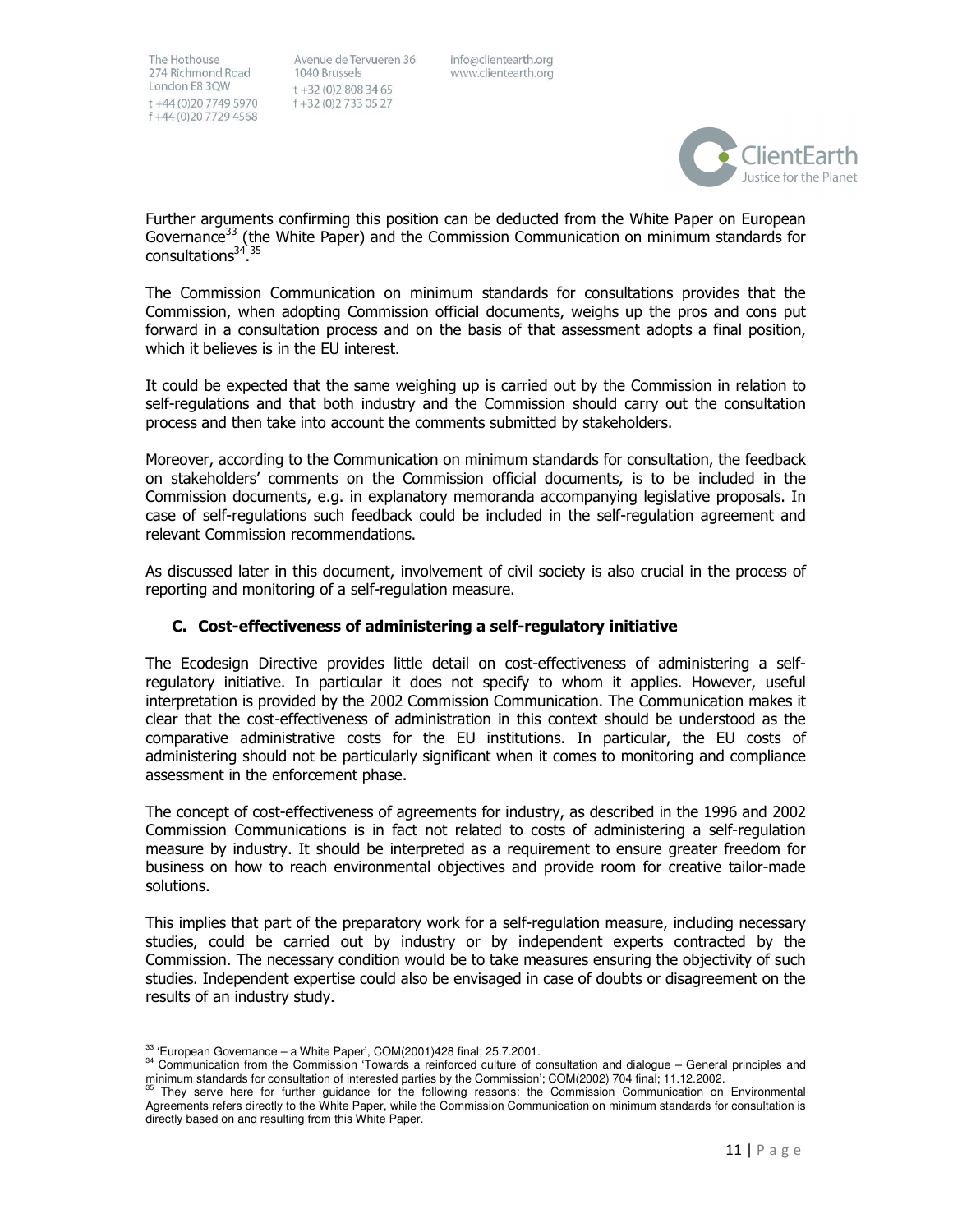Avenue de Tervueren 36 1040 Brussels  $t + 32(0)28083465$ f +32 (0) 2 733 05 27

info@clientearth.org www.clientearth.org



It would be difficult to consider that thorough ex-ante preparatory studies and other ex-ante assessments of a planned self-regulation measure are not necessary. As described in this and further sections, the Commission must have sufficient evidence for taking a sound decision regarding admission of industry self-regulation instead of a legally-binding implementing act.

It must also be stressed that the 2002 Commission Communication highlights importance of administrative cost-effectiveness especially in relation to the enforcement phase.

#### 2. Ex-ante assessment of whether a self-regulation measure will achieve the policy objectives more quickly and at lesser expense than mandatory requirements

According to Article 15.3(b) of the Ecodesign Directive, self-regulation by industry should be expected to achieve the policy objectives more quickly and at lesser expense than mandatory requirements. The assessment of these two elements (more quickly and at lesser expense) is linked to the previously mentioned assessment of Annex VIII criteria as can be deducted from Article 15.3 (b) ("...which, following an assessment in accordance with Article 17, are expected to achieve the policy objectives more quickly or at lesser expense than mandatory requirements.")

Taking into account, as stated above, that this assessment is linked to the assessment of the Annex VIII criteria, it is obvious that it must also be carried out before a self-regulation measure is admitted by the Commission as an alternative to a legally binding implementing measure.

Moreover, this assessment is very much linked to the Annex VIII assessment of added value ("self-regulatory initiatives must deliver added value (more than 'business as usual') in terms of the improved overall environmental performance of the product covered") which also adds to the arguments of having it carried out in parallel to Annex VIII assessment, i.e. before admission of a measure by the Commission.

In relation to this element, similarly to other cases, the Commission will have to base its evaluation on sufficient evidence and sound knowledge. In that respect, for example, the abovementioned assessment of an added value should concern not only energy efficiency but also other aspects contributing to the increase of the level of protection of the environment (Article 1.2 of the Ecodesign Directive).

Therefore, there are no grounds for assuming that an ex-ante assessment of a self-regulation measure should be less detailed than an assessment of an implementing measure.

It is not correct to assume that once a self-regulation is admitted by the Commission the whole responsibility for ensuring its proper implementation lies entirely on industry. By approving a self-regulation measure, the Commission does not abandon its responsibility to ensure a proper implementation of the Ecodesign Directive, as is further described in other parts of this document.

# 3. Life-time of the self-regulation measures: reporting, monitoring and quantified and staged objectives

Self-regulation measures are not only assessed at the beginning but also during their life-time as results from point 6 of Annex VIII of the Ecodesign Directive as well as from the 2002 Commission Communication.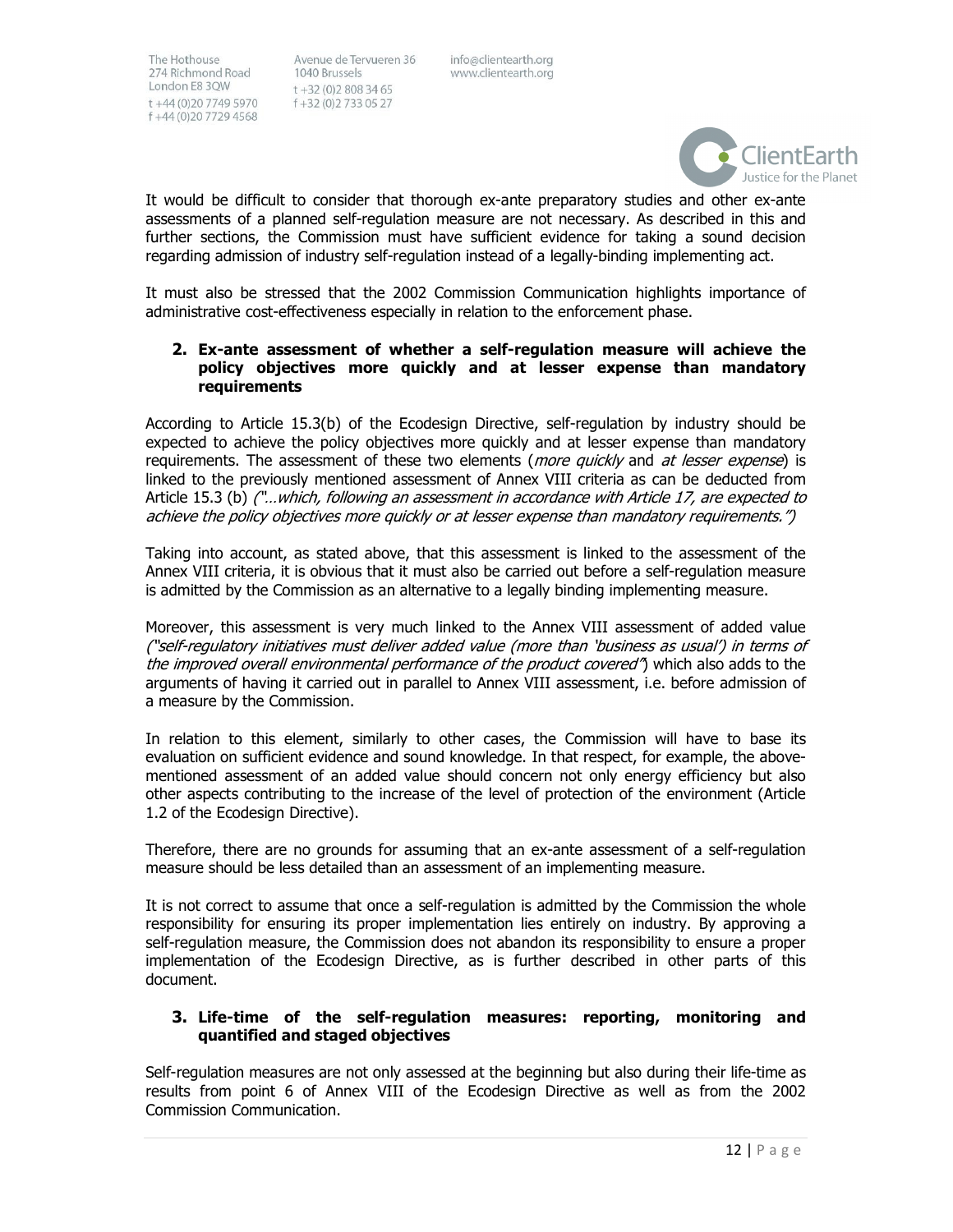Avenue de Tervueren 36 1040 Brussels  $t + 32(0)28083465$ f +32 (0) 2 7 3 3 0 5 2 7

info@clientearth.org www.clientearth.org



Monitoring is crucial for ensuring effective implementation of self-regulations. As the examples of the car industry agreements on the reduction of  $CO<sub>2</sub>$  emissions from passenger cars show (see further in chapter 4), industry self-regulations do not necessarily achieve the results which industry has promised. In order to be able to assess whether the parties to the agreement make sufficient progress to achieve the promised results by the deadline indicated in the selfregulation, effective monitoring mechanisms are necessary.

It results from the above mentioned point 6 of Annex VIII of the Ecodesign Directive that the monitoring system must be designed clearly within a self-regulatory measure. Although monitoring is to a large extent to be ensured by industry and independent inspectors, it also requires involvement of the Commission services. They must be involved in the monitoring process in a way that allows them to assess whether the objectives of self-regulation measure are being met. According to point 6 of Annex VIII "it must remain for the Commission services, assisted by the Committee referred to in Article 19(1), to consider whether the objectives of the voluntary agreement or other self-regulatory measures have been met".

It is also worth in this context to mention again Commission Recommendations 1999/125/EC, 2002/303/EC and 2000/304/EC. In particular, it is interesting that they were supplemented by a decision of the European Parliament and of the Council establishing a scheme to monitor the average specific emissions of  $CO<sub>2</sub>$  from new passenger cars<sup>36</sup>. The possibility of combining a Commission Recommendation with a Parliament and Council Decision on monitoring is explicitly mentioned in point 4.1.2 of the 2002 Commission Communication for cases when the Commission and the legislator wish to monitor a self-regulation closely.

There is no reason for not applying a similar solution in case of the self-regulation measures under the Ecodesign Directive. On the contrary, taking into account the requirement of Annex VIII of the Directive to establish a well designed monitoring and reporting system and detailed, transparent and objective plan which allows the Commission to consider whether the objectives of the self-regulation measure have been met, such a solution could be seriously envisaged by the Commission and the legislator.

One should also remember the involvement in the monitoring process of the European Parliament and of the Council in the case of agreements on the reduction of  $CO<sub>2</sub>$  emissions from passenger cars. In that case, a Community Strategy to reduce  $CO<sub>2</sub>$  emissions from passenger cars and improve fuel economy indicated in relation to the intermediate targets and a system of monitoring of those targets that the Commission will periodically inform the Council and the European Parliament of progress made.<sup>37</sup> The possible involvement of these two institutions in the monitoring process is furthermore confirmed by the Interinstitutional Agreement on better law-making.<sup>38</sup>

Monitoring is related to the reporting. Regular intermediate reports should be provided by parties to the self-regulation as can be deducted from Annex VIII to the Ecodesign Directive requiring reporting and monitoring be both parts of the detailed, transparent and objective plan.

As mentioned above, involvement of civil society is also crucial in the process of reporting and monitoring of a self-regulation measure. Stakeholders, including NGOs, must be invited to

l,

 $^{36}$  Decision N° 1753/2000/EC of 22 June 2000, OJ L 202, 10.8.2000, p. 1.

<sup>&</sup>lt;sup>37</sup> Point 34, 2<sup>nd</sup> paragraph, page 16.

<sup>&</sup>lt;sup>38</sup> See footnotes 19 and 20.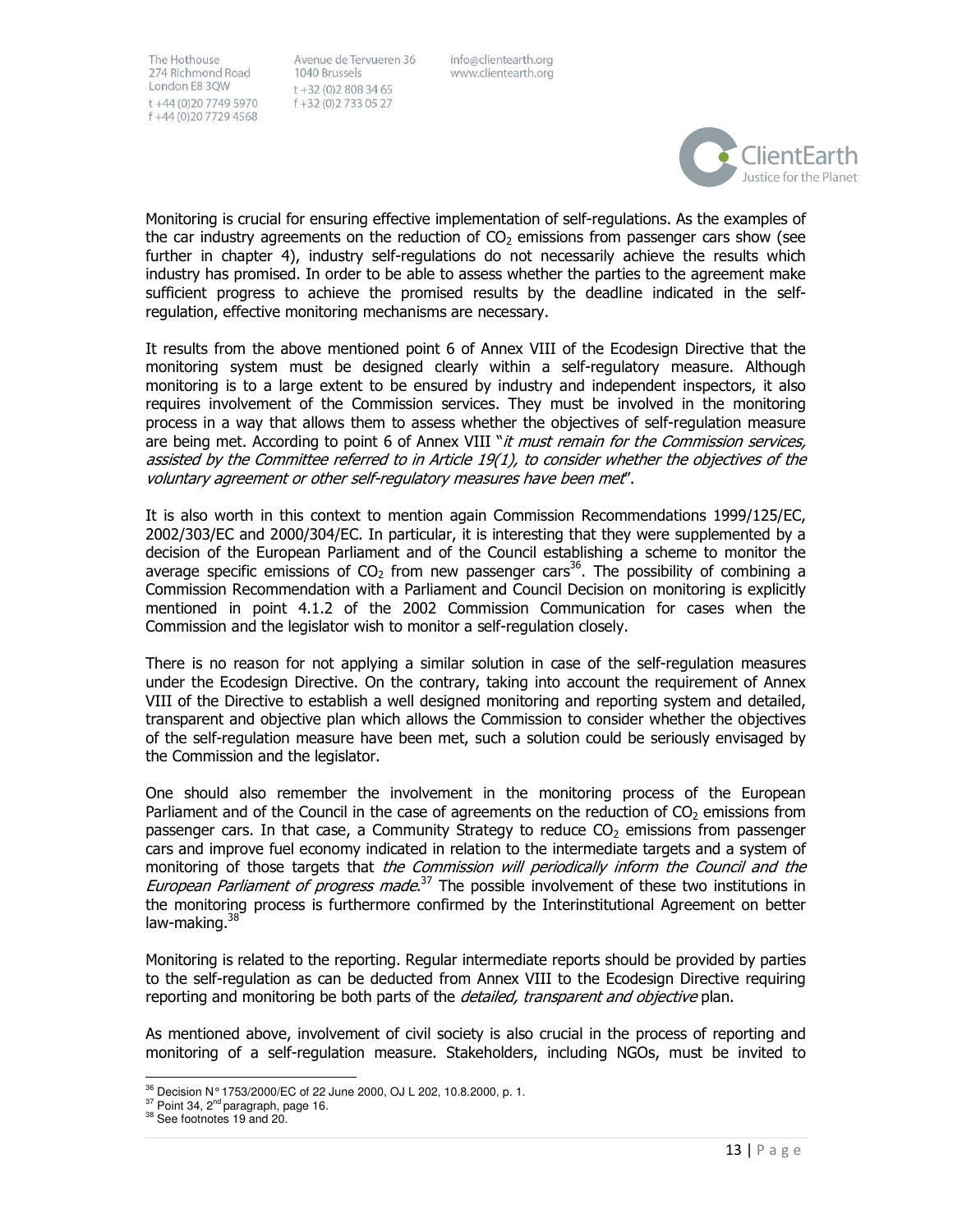l,

Avenue de Tervueren 36 1040 Brussels  $t + 32(0)28083465$ f +32 (0) 2 7 3 3 0 5 2 7

info@clientearth.org www.clientearth.org



comment on a self-regulatory initiative. This also concerns commenting on interim and final monitoring reports (point 5 of Annex VIII of the Ecodesign Directive).

The 2002 Commission Communication mentions the application of the United Nations Convention on access to information, public participation in decision-making and access to justice in environmental matters<sup>39</sup> in relation to environmental agreements. In particular, it states that "transparency in both the 'design' and 'deliver' phases could be an important element for the success of environmental agreements".

Therefore, civil society, as well as other stakeholders, must be provided with reports and all other documents which will allow them to assess the effectiveness of a self-regulation measure.

Reporting and monitoring system are obviously directly linked with the achievement of predefined objectives.

Point 4 of Annex VIII provides some details concerning the objectives of a self-regulation measure. The objectives must be clear, unambiguous, starting from a well defined baseline. Monitoring compliance with objectives and targets (final and possibly interim targets) must be possible in an affordable and credible way using clear and reliable indicators.

Point 4 of Annex VIII also mentions a time-span. It does not require that a time-span is established in a self-regulation but at the same time allows assuming that it will be the case. It is provided that "if the self-regulatory initiative covers a long time-span, interim targets must be included" – therefore, it must be at least clear from the measure whether it covers a long or a short time-span in order to be able to determine whether interim targets are needed or not. It is not clear when a time-span could be considered to be long and when not.

The above-mentioned Commission Recommendations 1999/125/EC, 2000/303/EC and 2000/304/EC contained deadlines for achieving a final objective and an intermediate target. The intermediate target served as the basis for an assessment by the Commission of the expected achievement of the final  $CO<sub>2</sub>$  emission objective and progress made towards this objective. The annual reports which the car manufacturers associations had to submit, served the same objective.

Therefore, it can be expected that self-regulation under the Ecodesign Directive will also contain clear deadlines for achieving its interim and final objectives so that it is clear when the Commission should decide as to whether a self-regulation is successful or whether should be replaced by a legally binding measure.

It would be also useful to include in the recommendations under the Ecodesign Directive a midterm evaluation of the potential for additional improvements. Such mid-term evaluations were included in the Commission Recommendations 1999/125/EC, 2002/303/EC and 2000/304/EC.

# 4. Replacement of industry self-regulations by legally binding implementing measures

According to recital 18 of the Ecodesign Directive, where market forces fail to evolve in the right direction or at an acceptable pace, legislative measures may be needed to replace a self-

 $39$  "Aarhus Convention", signed on behalf of the EU on 25.06.1998; approved by the EU on 17.02.2005.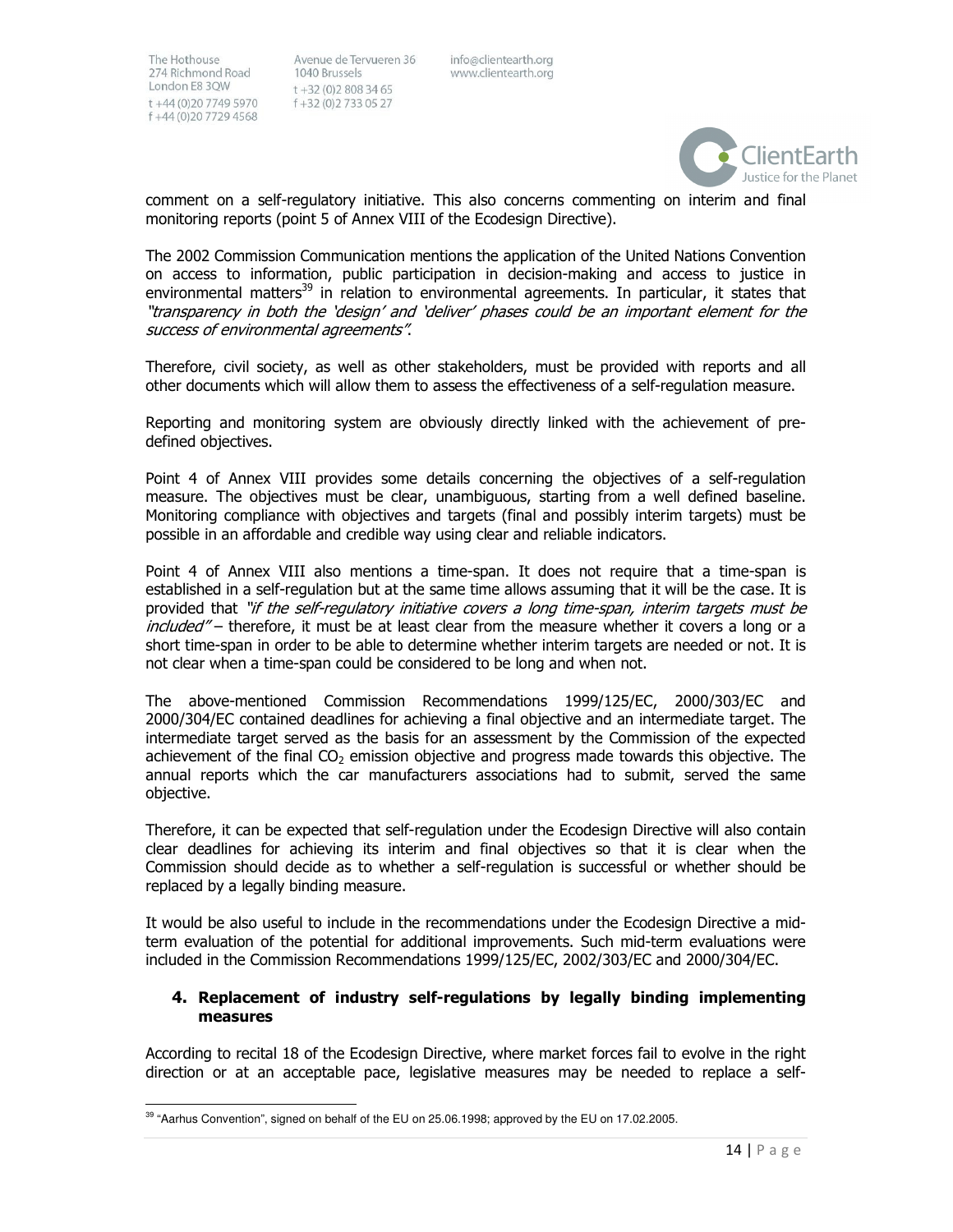Avenue de Tervueren 36 1040 Brussels  $t + 32(0)28083465$ f+32 (0)2733 05 27

info@clientearth.org www.clientearth.org



regulation measure. In order to be able to take a formal decision in that respect the Commission will have to monitor a self-regulation measure and assesses it against pre-defined objectives, targets and indicators, as described above.

The Commission's power to propose replacing a self-regulation by a legislative measure is confirmed by the 2002 Commission Communication which underlines that the Commission can never, by acknowledging self-regulatory measure, forgo its right of legislative initiative. The Communication also provides, similarly to the Ecodesign Directive but in the stronger form, that "if an agreement considered in a Commission Recommendation or exchange of letters fail to deliver the expected results, the Commission can make use of its right of initiative and propose appropriate binding legislation".

Therefore, the Commission may decide to propose a legally binding implementing measure instead of self-regulation when it considers that the self-regulation is not working and is not providing the expected results within a specific period of time.

It can also be considered that the Ecodesign Consultation Forum could be involved in such a decision (see also title II of this paper).

According to Articles 225 and 241 TFEU respectively, the European Parliament and/or the Council may request the Commission to exercise its right of legislative initiative. This applies also to ecodesign implementing measures. In case the Commission does not submit the proposal, it shall inform the institution that made a request of the reasons. Although it is not stated in the Treaty what happens if the Commission does not submit a proposal or if the reasons it provides are not convincing, it could be envisaged in such a case by the institution which made a request, to take a legal action for a failure to act under Article 265 TFEU against the Commission before the Court of Justice of the European Union.

This approach also results from the Interinstitutional Agreement on better law-making<sup>40</sup> which states that in certain cases, in particular at the request of the competent legislative authority or in the event of a failure to observe relevant requirements, the Commission should consider the possibility of putting forward a proposal for a legislative act.

To make clear for all the stakeholders the rules applicable to a particular self-regulation measure, the Commission could take an example of the above-mentioned Commission recommendations on the reduction of  $CO<sub>2</sub>$  emissions from passenger cars. Each of them contains a clause clearly stating that should the car association fail to achieve the target  $CO<sub>2</sub>$  emission objective within 9 years (for 2008 and 2009 respectively) in its commitment or should not make sufficient progress towards this objective and should the Commission not be satisfied that such failure is due to factors for which the car association cannot be held accountable, the Commission would present<sup>41</sup> a legislative proposal on  $CO<sub>2</sub>$  emissions from passenger cars.

It is suggested that similar provision is included in any Commission recommendation admitting self-regulations under the Ecodesign Directive.

These elements are extremely important taking into account some examples of previous unsuccessful voluntary measures. The voluntary agreements on the reduction of  $CO<sub>2</sub>$  emissions

1

<sup>&</sup>lt;sup>40</sup> See footnotes 19 and 20.

<sup>&</sup>lt;sup>41</sup> The exact wording is : '... the Commission intends to present a legislative proposal...'.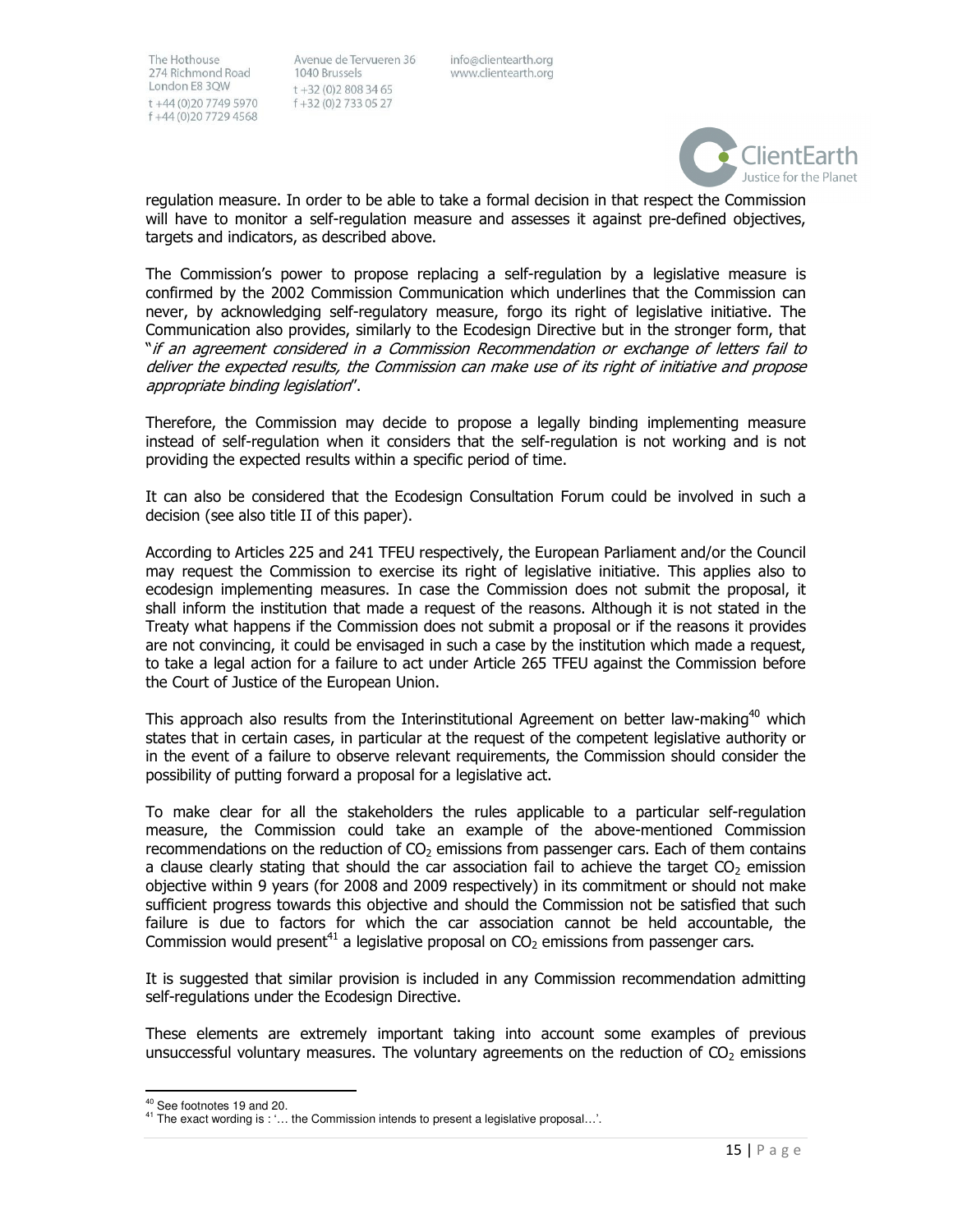Avenue de Tervueren 36 1040 Brussels  $t + 32(0)28083465$ f+32 (0)2733 05 27

info@clientearth.org www.clientearth.org



from passenger cars, mentioned several times in this briefing, were in fact a failure in spite of all measures taken as to their design. In 2006 it appeared that the manufacturers would not be able to achieve the objectives fixed in self-regulations and that a legally binding EU measure was needed. Manufacturers explained this failure by the fact that consumers preferred more powerful cars with higher emissions.<sup>42</sup> However, as the EU legislation (directives in particular) part from the concept that a specific result must be obtained - see on that article 288 TFEU  $-$  it is only reasonable to expect that a self-regulation measure which replaces legislation, is equally assessed according to the results which it achieves.

This is not the only example of unsuccessful initiatives of industry self-regulation measures. Some others that may be quoted here did not even lead or not sufficiently to the conclusion of voluntary measures:

- the Commission initiative from the late 1990s to conclude voluntary commitments by industry to reduce greenhouse gases – in the end it did not lead to any industry proposal of a self-regulation because of the fear by economic operators to be disadvantaged in comparison with non-EU operators,
- considerations by the Commission in the late 1980s of having voluntary agreements by industry for energy labeling measures – as the Commission's efforts did not bring a desired result, an EU framework directive, implemented through EU legally binding implementing measures, was adopted instead $43$ ,
- EU ecolabel<sup>44</sup> system established since  $1992^{45}$  based on voluntary participation by the manufacturers; it brought only limited results and relatively low numbers of products with eco-label, taking into account its potential and long existence.<sup>46</sup>

All these examples show the difficulty of having industry self-commitments in place and even, once in place, to have them achieve desired results. That is why this is so crucial to put an industry agreement in clear frames so that it is possible to measure results and replace it when it does not deliver.

# IV. Conclusion

It appears from the above legal analysis that although self-regulation measures under the Ecodesign Directive are industry unilateral voluntary commitments not binding at EU level, in fact they are not at the complete discretion of industry; the Commission holds an important role in relation to them.

They have to comply with certain obligations to be admitted by the Commission as alternatives to implementing measures and to be maintained as such during their planned life-time. In fact, the requirements relating to self-regulations, e.g. concerning an ex-ante assessment, are not lower than for legally binding implementing measures. If objectives of measures are not

l,

<sup>&</sup>lt;sup>42</sup> 'Accords volontaires européens : une voie sans issue' by Ludwig Krämer in 'Acteurs et outils du droit de l'environnement. Développements récents, développements (peut-être) à venir', sous la direction de Benoît Jadot, 2010, Anthemis s.a.

<sup>43</sup> Council Directive 92/75/EEC of 22 September 1992 on the indication by labelling and standard product information of the consumption of energy and other resources by household appliances, OJ L 297, 13.10.1992, p. 16; now replaced by Directive 2010/30/EU of the European Parliament and of the Council of 19 May 2010 on the indication by labeling and standard product information of the consumption of energy and other resources by energy-related products, OJ L 153, 18.6.2010, p.1. <sup>44</sup> Ecolabel has the form of a logo representing a flower with stars.

<sup>45</sup> Council Regulation No 880/92, OJ L 99, 11.4.1992, p. 1; replaced in 2000 by Regulation No1980/2000 of the European Parliament and of the Council, OJ L 237, 21.9.2000, p. 1; now replaced by Regulation No 66/2010 of the European Parliament and of the Council of 25 November 2009 on the EU Ecolabel, OJ L 27, 30.1.2010, p. 1.